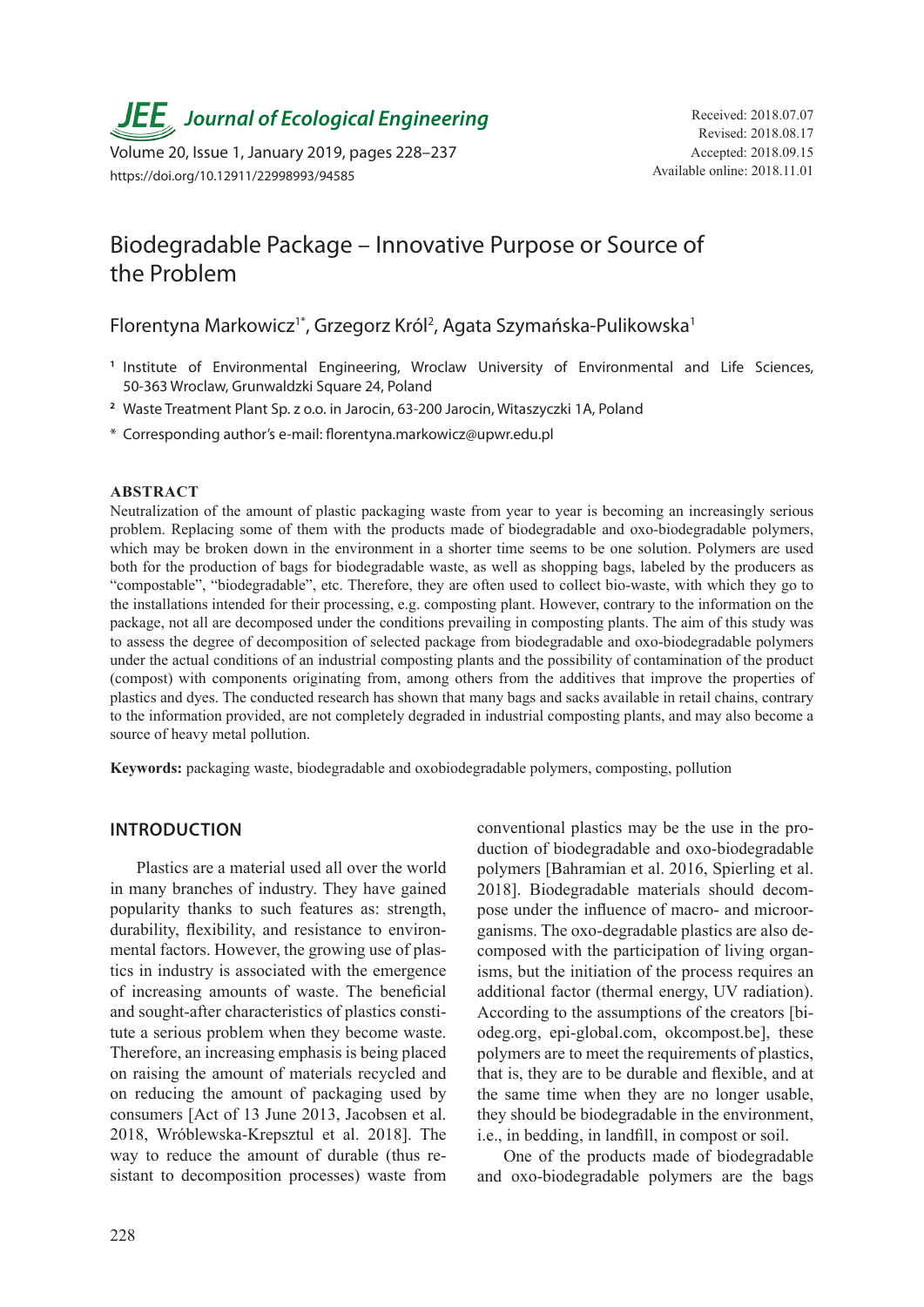for organic waste or shopping bags. Some of these products have the certificates confirming their compliance with European standards [EN 13432:2000, Wróblewska-Krepsztul et al. 2018], according to which, sacks (bags) should be 90% biodegradable within six months. Such products are marked as "compostable". On the other hand, sacks (bags) that were made using additives that ensure accelerated degradation in the environment (such as d2w® or TDPA®) are labelled by the producers as oxo-biodegradable.

The shopping bags made of oxobio- and biodegradable polymers, due to their different composition and properties, should not be recycled together with non-biodegradable plastics. They should be subjected to biodegradation under aerobic or anaerobic conditions [Álvarez-Chávez et al. 2012]. Therefore, they are often used to collect bio-waste with which they can be processed. They encourage, among others things, from the information provided on them, suggesting that the bags should decompose. Their users are convinced that they support environmental protection by reusing waste. Together with bio-waste, the bags are transferred to the biological treatment plant (e.g. composting plant), in which, contrary to the information provided by the producers, not all decompose, and they are not always successfully separated from the mass of waste during tearing and separation process. The substances included in the plastics, along with compost, can infiltrate into the soil environment and then water, causing pollution. Therefore, the permissible levels of impurities (chromium, cadmium, nickel, lead, and mercury) in fertilisers, also in composts made from wastes (classified as organic fertilisers) were defined [Regulation … 2008].

The research on various types of plastics has indicated the presence of, among others, phthalates, chlorine, phosphorus, heavy metals (zinc, cadmium, lead, nickel, copper, chromium, cobalt, iron, manganese) [Lithner et al. 2011, Rochman et al. 2013, Tang et al. 2015, Pivnenko et al. 2016]. Among the additives used to manufacture plastics, there are: dyes, fillers, antioxidants, stabilizers, softeners, which can be a source of heavy metals. The agents used to dye materials are soluble dyes and insoluble pigments. They are distinguished by a high ability to selectively absorb light and can permanently colour other objects. The metallic pigments made of aluminium, copper, zinc and their alloys are commonly used for printing on foils. Stabilisers prevent degradation

of the polymer under the influence of oxidation, UV radiation or elevated temperature. Soot, lead compounds and organic metal salts are used for this purpose [Hummel 2002, Hahladakis 2018].

Due to the wide use of compounds of various metals for the production and colouring of materials made of biodegradable and oxo-biodegradable polymers, an attempt was made to assess the possibility of environmental pollution with metals released during their decomposition [Ohidul et al. 2018a]. The results of analysis pertaining to the content of selected metals in waste sacks and shopping bags are presented in this work. The research was conducted on new and composted packaging. The aim of the research was to determine the possibilities of:

- decomposition of selected sacks and shopping bags along with biowaste collected in them,
- pollutants entering the produced compost.

## **MATERIALS AND METHODS**

#### **Preparation of samples**

Table 1 presents the characteristics of selected waste sacks and shopping bags, which were subject to decomposition under the actual conditions of an industrial composting plant. The sacks and bags commonly used in the trade were used. According to the manufacturers' information, all of them were made of compostable, oxo-biodegradable or biodegradable raw materials, which should be decomposed under the influence of microorganisms. The samples of about 500 cm<sup>2</sup> were cut out from the sacks and bags.

According to the manufacturers' instructions, in order for an oxo-biodegradable sample to decompose, it must be exposed to UV radiation and thermal energy. In industrial composting plants, such conditions can only be obtained when collecting waste in hopper bunkers. This is impossible later on, because the reactors in which the first stage of composting is carried out are in sealed equipment, with no UV radiation. Therefore, after excision, all samples were exposed to a 36W UV lamp in 20- and 50-hour cycles, which corresponded to the storage of waste in the bunker for 2 to 5 days.

After the irradiation trial was completed, the samples were closed in coated fibreglass mesh, resistant to heat and UV rays [Bunsell 2009]. Individual samples were combined with clamps re-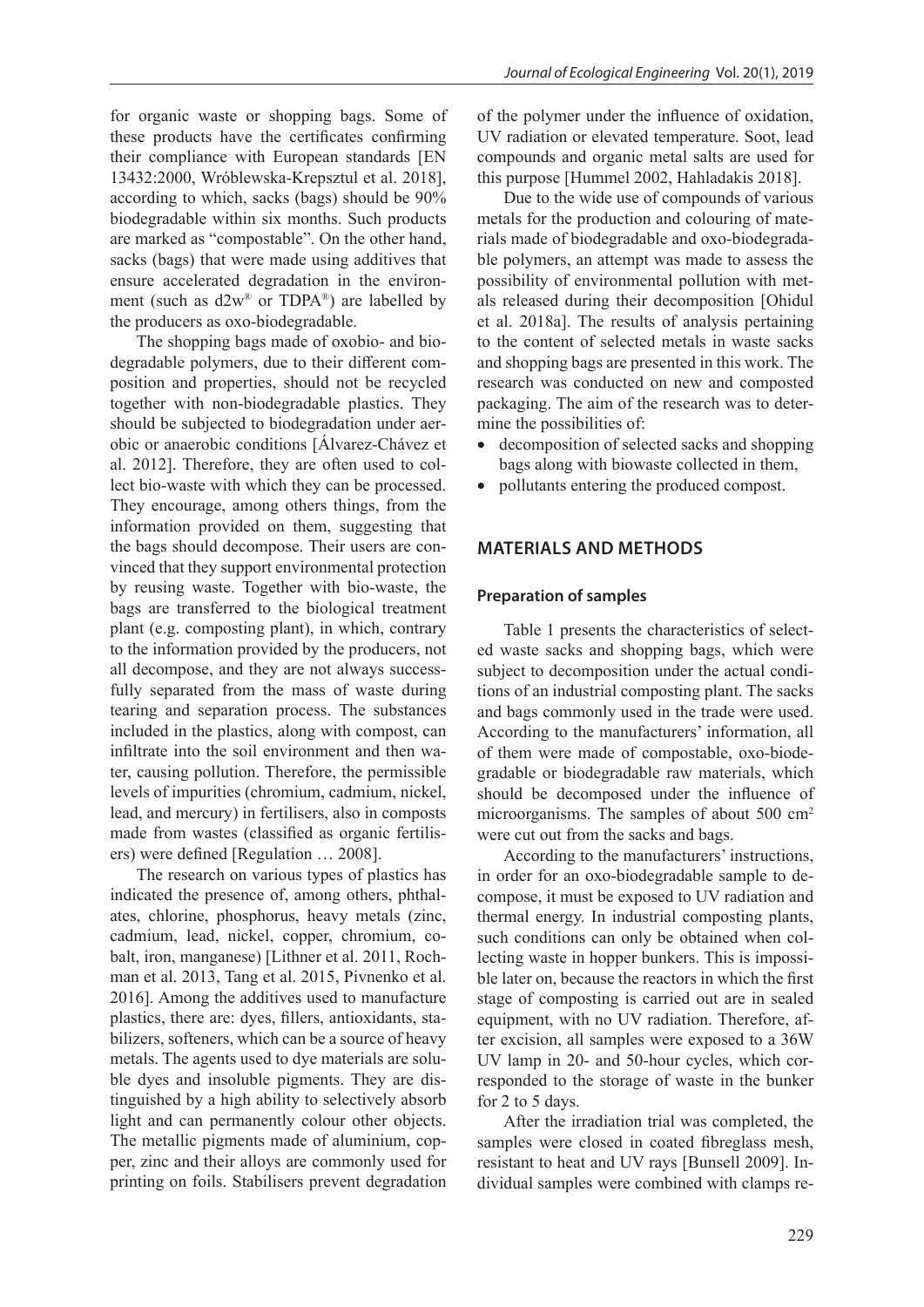| Sample           | Type of raw material/                                                                    | Manufacturer's information                                                                                               | Characteristics of the polymer                   |                                            |                                                        |                               |
|------------------|------------------------------------------------------------------------------------------|--------------------------------------------------------------------------------------------------------------------------|--------------------------------------------------|--------------------------------------------|--------------------------------------------------------|-------------------------------|
| num-<br>ber      | polymer                                                                                  |                                                                                                                          | form                                             | colour                                     | use                                                    | type                          |
| 1.               | Compostable in indus-<br>trial conditions, 2 certifi-<br>norm EN 13432                   | There is no need to re-<br>move from the stream of<br>cates in accordance with bio-waste at the compost-<br>ing industry | foil, elastic, soft                              | milky, translu-<br>cent, imprinted         | bags for biode-<br>gradable waste                      | biodegradable,<br>compostable |
| 2.               | Compostable at home<br>conditions, 2 certificates<br>in accordance with norm<br>EN 13432 | It is degraded in compost-<br>ing conditions in a period of<br>approximately 45 days                                     | foil, elastic,<br>soft, thin, rub-<br>ber        | milky, green,<br>translucent               | bags for biode-<br>gradable waste                      | biodegradable,<br>compostable |
| 3.               | Compostable, certificate<br>in accordance with norm<br>EN 13432                          | Made on the basis of corn<br>and potato starch, decom-<br>posed by bacteria from 6<br>weeks to one year                  | foil, elastic,<br>soft, starch<br>coating        | green, opaque,<br>matt, imprinted          | packaging<br>of products,<br>including food-<br>stuffs | biodegradable,<br>compostable |
| 4.               | Oxo-biodegradable,<br>HDPE and d2w additive                                              | It is decomposed under<br>the influence of oxygen,<br>UV and heat, use within 18<br>months                               | foil, elastic,<br>soft, matt                     | milky, white,<br>translucent.<br>imprinted | packaging<br>of products,<br>including food-<br>stuffs | oxo-biodegrad-<br>able        |
| 5.               | Oxo-biodegradable, PE<br>and TDPA additive                                               | It is subject to accelerated<br>decomposition                                                                            | foil, elastic,<br>slippery to the<br>touch       | orange,<br>imprinted,<br>opaque, glossy    | packaging of<br>products                               | oxo-biodegrad-<br>able        |
| 6.               | Biodegradable, LDPE<br>and sugar cane                                                    | Sugar cane content above<br>85%, renewable raw mate-<br>rial, 100% recyclable                                            | foil, elastic,<br>slippery to the<br>touch       | white, opaque,<br>glossy, im-<br>printed   | packaging<br>of products,<br>including food-<br>stuffs | biodegradable                 |
| $\overline{7}$ . | Oxo-biodegradable, PE<br>and d2w additive                                                | Thanks to the addition of<br>d2w, the bag is 100% bio-<br>degradable                                                     | foil, elastic,<br>slippery to the<br>touch       | white, opaque,<br>glossy                   | packaging<br>of products,<br>including food-<br>stuffs | oxo-biodegrad-<br>able        |
| 8.               | Oxo-biodegradable,<br><b>HDPE</b>                                                        | The bag is oxo-biodegra-<br>dated 100%                                                                                   | foil, elastic,<br>soft, slippery to<br>the touch | milky, white,<br>imprinted,<br>opaque      | packaging<br>of products,<br>including food-<br>stuffs | oxo-biodegrad-<br>able        |
| 9.               | Oxo-biodegradable,<br>HDPE and d2w additive                                              | It has the Oxo-biodegrad-<br>able Plastics Association<br>mark                                                           | foil, rigid, slip-<br>pery to the<br>touch       | milky, white,<br>translucent,<br>matt      | packaging<br>of products,<br>including food-<br>stuffs | oxo-biodegrad-<br>able        |
| 10.              | Oxo-biodegradable,<br><b>HDPE</b>                                                        | The bag is oxo-biodegra-<br>dated 100%                                                                                   | foil, elastic,<br>slippery to the<br>touch       | white, opaque,<br>qlossy, im-<br>printed   | packaging<br>of products,<br>including food-<br>stuffs | oxo-biodegrad-<br>able        |

**Table 1**. Characteristics of selected samples [own study based on information from producers]

sistant to the temperatures occurring during composting. All samples prepared in this way were placed in bioreactor in industrial composting plant (inside a waste heap) [Adamcova, Vaverkova 2014]. In total, four samples were prepared for each tested sack (bag):

- a) new packaging,
- b) packaging composted without irradiation,
- c) packaging composted after irradiation for 20 hours,
- d) packaging composted after irradiation for 50 hours.

Due to the limited amount of biodegradable waste, delivered to the reactor at one time, the tested set of samples consisted of: 10 samples of new packaging, 10 samples irradiated before composting over a period of 20 hours and 10 samples irradiated before composting over a period of 50 hours. Each set consisted of 30 samples placed under similar conditions. Subsequent sets of samples were placed in the reactors, along with successive batches of waste, the composting of which was completed at a later time. The paper presents the results of testing the set of samples placed in the reactor on July 24, 2017.

After the completion of the composting process, the samples were removed from the compost heap, thoroughly washed and dried. Tap water was used for cleaning, and at the end, the samples were thoroughly rinsed with distilled water. Drying took place at room temperature. The samples that were washed out of the net, were considered completely decomposed, due to the fact that under real conditions (without the nets) it would be impossible to separate them from the composted waste.

The washed and dried samples were removed from the nets and subjected to a visual assessment, which was a supplement to the photographic documentation. Visual assessment allows to identify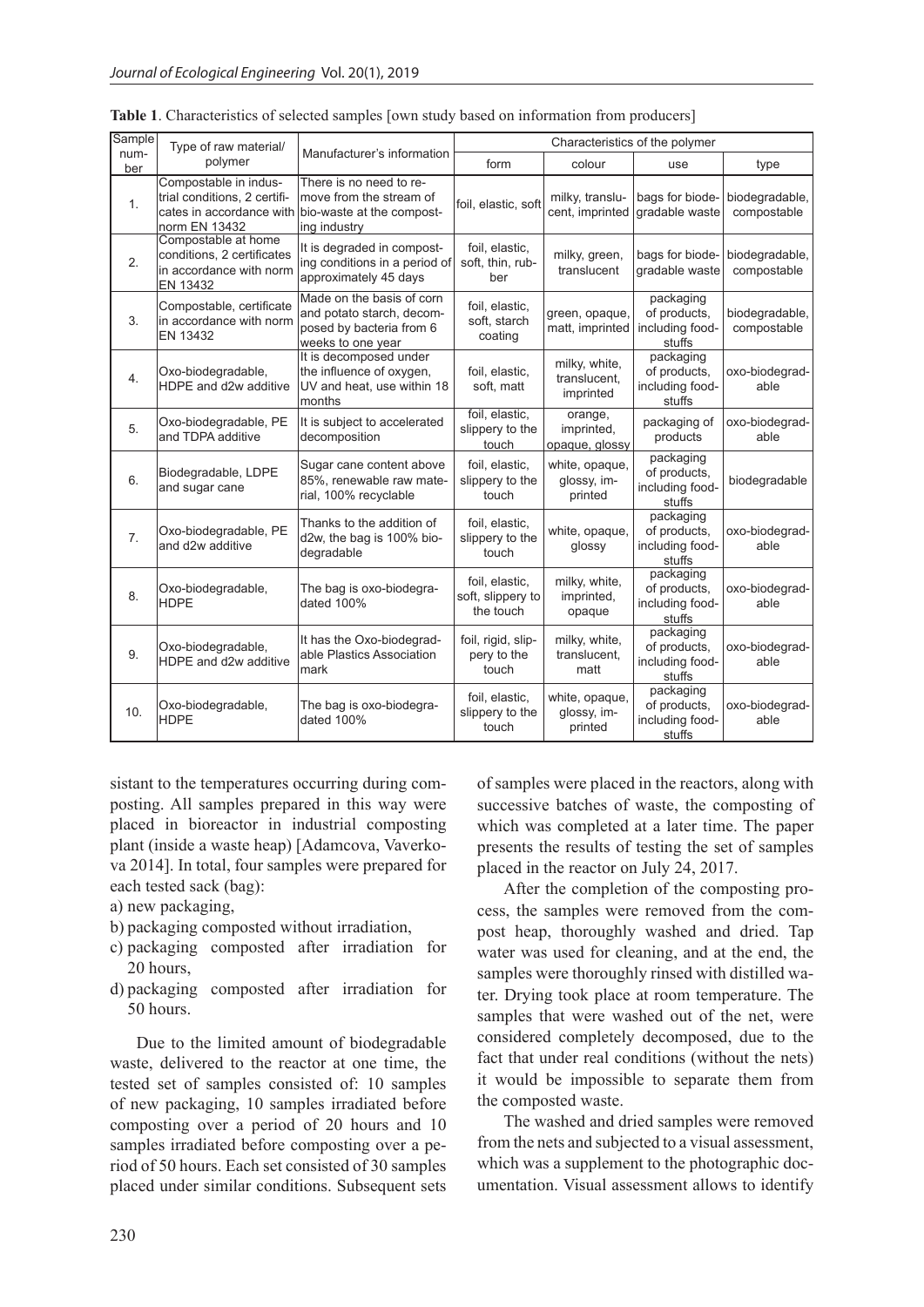the changes in the appearance and structure of the samples (discolouration, surface roughness), which indicate the beginning of the decomposition process but do not affect the chemical composition of the samples yet. Then, the samples were prepared for the procedure of determining the content of selected metals.

## **COMPOSTING**

The research on the decomposition of selected sacks for waste and shopping bags was conducted in a composting plant located in Jarocin (Waste Treatment Plant in Jarocin, Greater Poland Voivodeship, Poland). The composting plant uses the biodome technology, with a closed and actively aerated reactor, equipped with a flue gas cleaning installation. In this technology, solar radiation and process heat are used to maintain the appropriate temperature level inside the reactor, thanks to which one may reduce the electricity consumption. The composting process takes place in two stages – the first stage occurs in the reactor, the second in the prism square. The temperature measurement in the reactor is automatic. The processing capacity of the composting plant is 5200 m3 /year. The composting plant processes a selectively collected organic fraction of municipal waste (leaves, grass, kitchen waste, fragmented branches, etc.). The selective collection of this waste in the area served by the composting plant in Jarocin has been conducted for a short time, therefore, at one time, relatively small amounts of waste are placed in the reactor, in which a limited number of plastic samples can be placed. The composting process takes about 5 months. The first stage (composting in the reactor) lasts two months, the second stage (maturation of compost) takes place in the compost heap area and lasts about 3 months, depending on the weather conditions<sup>1</sup>.

Figure 1 shows the temperature curve during the composting of the analysed samples in the reactor of the composting plant in Jarocin. The process lasted two months, from July 24, 2017 to September 26, 2017. The course of the process was monitored and controlled. High temperature ensures hygienisation of the waste and the development of microorganisms responsible for their decomposition. Aeration of the reactor takes place automatically. After the reactor was emptied, the pre-composted material matured in compost heaps for 3 months.

Composting is the process of converting the biodegradable materials into a humus-like substance, called compost. It is a controlled process, consisting of mesophilic and thermophilic phases, and the final product is a stabilised organic matter [Shah et al. 2008]. The finished product, i.e.compost, can be used, for example, in agriculture as a fertilizer. It is important to note that it does not contain harmful substances that can accumulate in the soil. The plastic bags brought for composting plant should disintegrate during composting so that the remaining fragments would be difficult to identify in the finished compost [Javierre et al. 2015], and should not cause deterioration of its properties.

#### **CHEMICAL ANALYSIS**

In the selected samples, the content of constituents that could pose a threat to the environment in the event of penetration from the material into the compost, was determined.

The content of the selected components was determined in new plastic samples, in the samples subjected to composting without irradiation and



**Fig. 1**. The temperature curve during the first stage of composting in the industrial composting plant in Jarocin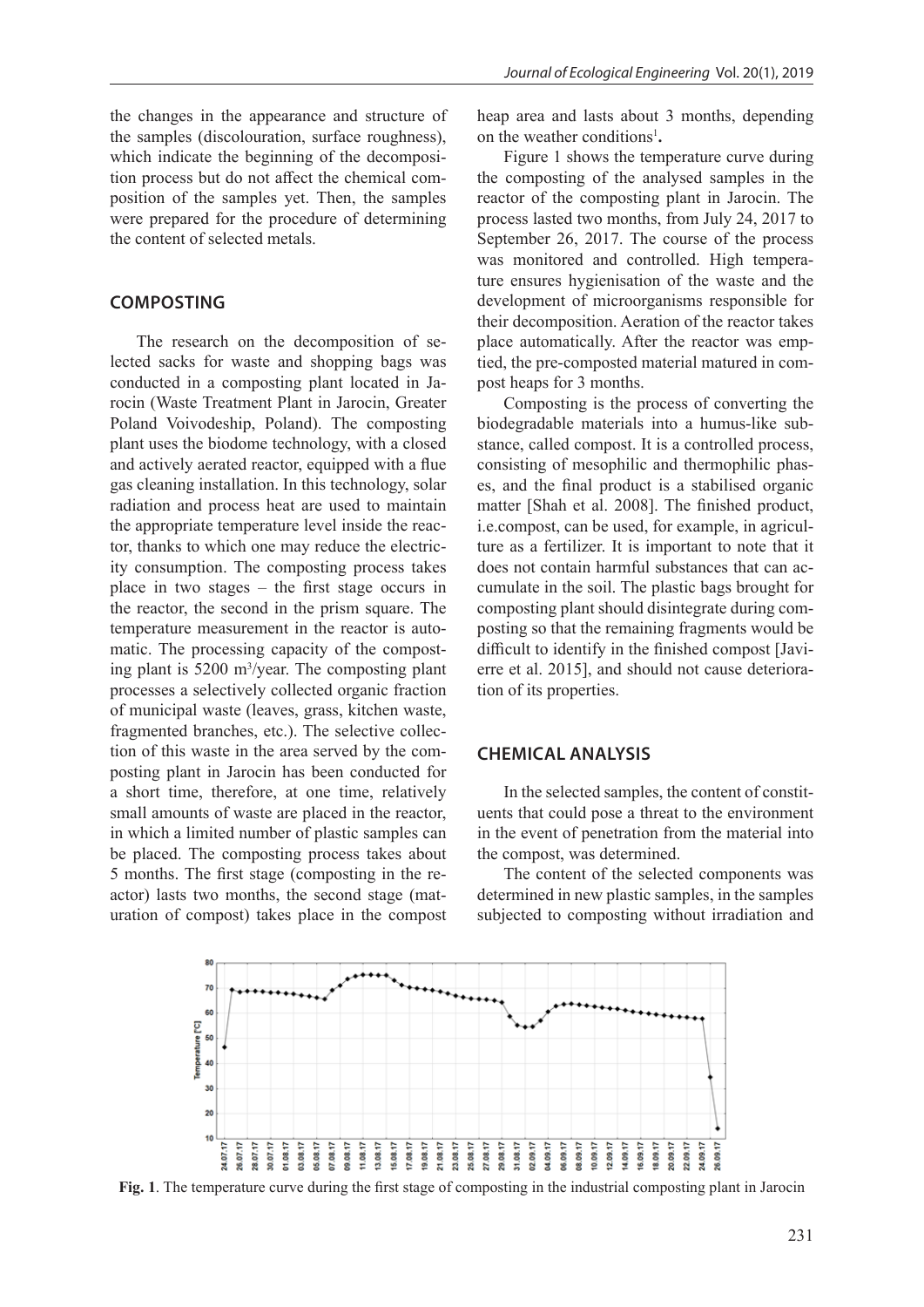in the samples subjected to irradiation for 20 and 50 hours. Laboratory analyses were conducted after dissolution (mineralisation) in a mixture of concentrated acids: nitric  $(V)$  – HNO<sub>3</sub>, chlorine (VII) – HClO<sub>4</sub> and sulphuric (VI) –  $H_2SO_4$ , prepared in the ratios of 10: 4: 1 [Baranowska 2015]. The contents of sodium, potassium, calcium, magnesium, iron, manganese, zinc, copper, chromium, lead, nickel, and cadmium in dissolved samples were determined by means of Atomic Absorption Spectrometry (AAS), which uses the phenomenon of radiation absorption at a specific wavelength by atoms of the element [Yang et al. 2010, Żernicki 2010, Samadi et al. 2015].

The results of the research on the plastics composition were subjected to the statistical analysis using the Statistica 13.1 software package (StatSoft Poland, StatSoft, Inc. USA). Due to the possibility of one-time composting of a limited number of samples, the performed statistical analyses were divided into: new samples (marked on the charts by letter A), composted samples not subjected to irradiation (B), compressed samples irradiated with UV rays over a period of 20 hours (C) and composited samples irradiated with UV rays over a period of 50 hours (D). Too small number of observations did not enable to analyse the changes in the composition of plastics differentiating them between biodegradable and oxobiodegradable, nor individual samples.

## **RESULTS**

During the composting process of samples made of biodegradable and oxo-biodegradable polymers, all samples No. 1 and 2 (without irradiation and after irradiation) were followed by a complete decomposition. Figure 2 shows the appearance of selected samples before composting



**Fig. 2**. Appearance of samples 1, 3, 5 and 7: a) new, b) after the composting process, c) after rinsing and drying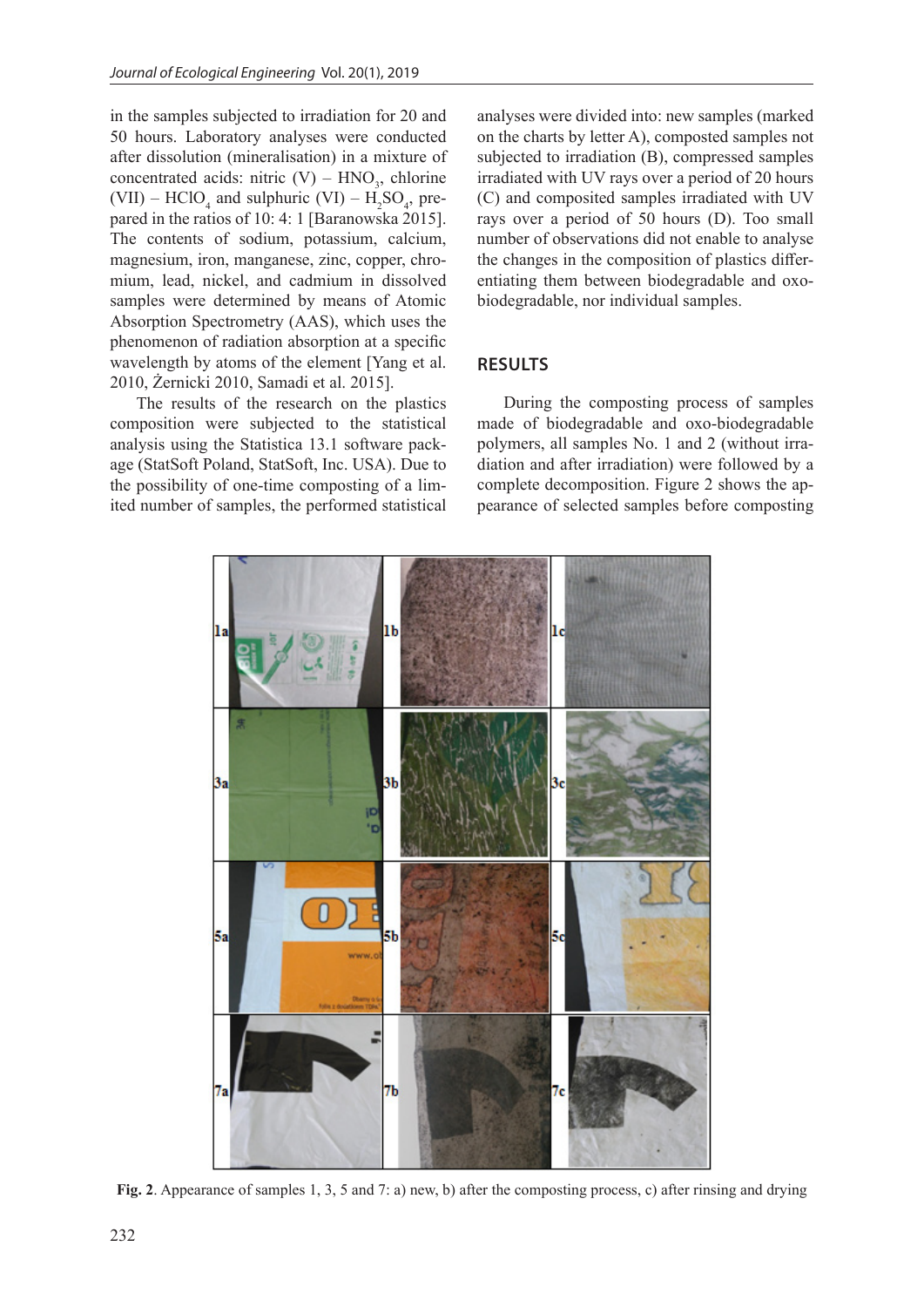(a), after the composting process (b) and after rinsing and removal from the net – in the case of sample No. 1 the net was empty.

Sample No. 3 disintegrated into distinct fragments. In the structure of the remaining samples, no such significant changes were observed. Some were slightly discoloured, became duller and roughened, but there were also the samples (Nos. 6 and 10) that retained a distinct colour and elasticity. Flexibility was also evident in samples 7 and 8.

Oxo-biodegradable samples, containing TDPA<sup>®</sup> or  $d2w$ <sup>®</sup> supplements exposed to irradiation (both 20- and 50-hour) showed greater structural changes than those that were not. Such observations were also made by Corti [Corti et al. 2010], among others, who showed that thanks to exposure to solar radiation and subsequent biodegradation of vaccinated mushrooms, the degradation process took place over a shorter period.

Other authors indicated that the composted materials with the addition of TDPA® (crushed and mixed with waste) will decompose within 1–4 months [Raninger et al. 2002]. The research conducted in the composting plant in Jarocin

did not indicate such clear changes (e.g., sample No. 5), however the trials were not fragmented.

Figures 3–5 present the results pertaining to the analyses of selected metals (sodium, potassium, calcium, magnesium, iron, manganese, zinc, copper, chromium, lead, nickel, and cadmium). The contents were determined in new plastic samples (marked with the letter A), in the samples subjected to composting without irradiation (B) and in samples subjected to irradiation for 20 (C) and 50 (D) hours.

The analysis of the content of the selected twelve metals in new samples of materials from biodegradable and oxo-biodegradable polymers indicated the highest calcium content (4044.91 mg Ca/kg on average) and potassium (196.19 mg K/kg on average). High levels of magnesium (191.86 mg Mg/kg on average), iron (135.5 mg Fe/kg on average) and zinc (97.36 mg Zn/kg on average) were also found in the materials. Nickel (2.72 mg Ni/kg on average) and cadmium (0.24 mg Cd/kg on average) were found in the smallest quantities. The knowledge on the content of the analysed components is important, as



**Fig. 3**. Characteristic values (average, standard deviation, minimum, maximum) of calcium, potassium, magnesium and sodium in the materials from biodegradable and oxo-biodegradable polymers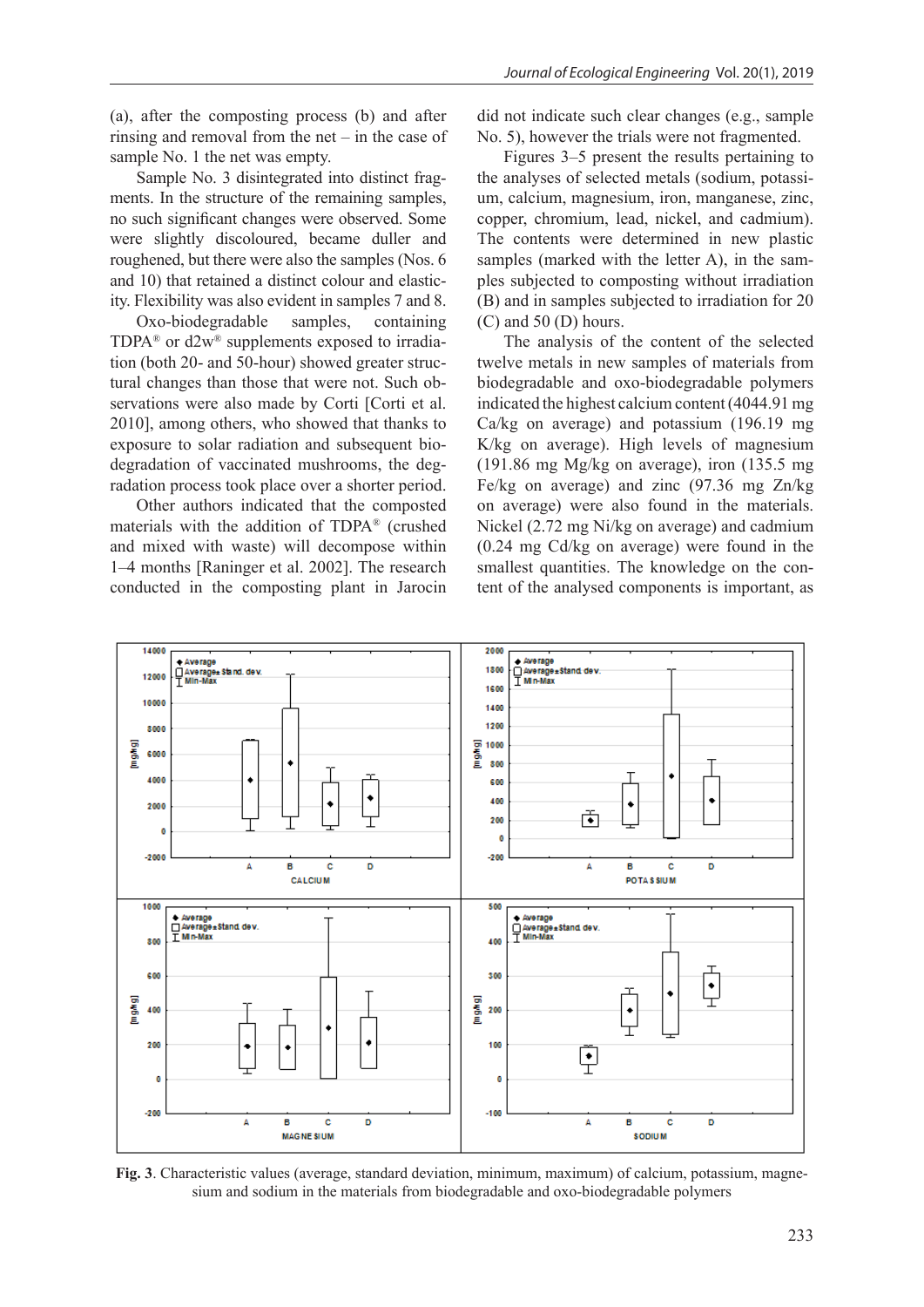

**Fig. 4**. Characteristic values (average, standard deviation, minimum, maximum) of iron, manganese, zinc and copper in the materials from biodegradable and oxo-biodegradable polymers

those are the maximum amounts that can enter the environment during the composting process (as in all variants of samples 1 and 2, which have been completely decomposed) [Ohidul et al. 2018a].

In the composted samples of non-irradiated packaging, calcium (5326 mg Ca/kg on average) and iron (877.06 mg Fe/kg on average) were present in the largest quantities. The plastics also contained high amounts of potassium (372.25 mg K/kg on average), sodium (201.57 mg Na/kg on average), and magnesium (185.86 mg Mg/kg on average), while lead (0.34 mg Pb/kg on average) and cadmium (0.0028 mg Cd/kg on average) were found in the smallest quantities. The changes in the content may have been caused by two mechanisms – the release of some components into the environment (causing a decrease in the content in the samples after composting – like in the case of sodium, potassium, calcium, iron, manganese and chromium contents) and the concentration of the remaining components (visible as an increase in the content in trials after composting, e.g. magnesium, lead, cadmium).

The samples irradiated with UV rays for 20 hours, after composting contained the most calcium (2175.57 mg Ca/kg on average). Iron (1492.57 mg Fe/kg on average) and potassium were found in smaller quantities (671.86 mg K/kg on average). High magnesium (297.37 mg Mg/kg on average) and copper (105.12 mg Cu/kg on average) content was also found in the samples, while lead (2.62 mg Pb/kg on average) and cadmium (0.0028 mg Cd/kg on average) were found in the smallest quantities. For new samples, the increase in the content was observed in the case of sodium, potassium, magnesium and iron, whereas calcium, zinc, lead and cadmium were characterized by a decreased content.

The samples irradiated with UV rays for 50 hours, after composting exhibited mostly iron (2795.68 mg Fe/kg on average), and calcium (2623.88 mg Ca/kg on average) content. Potassium (408.28 mg K/kg on average) and sodium (273.0 mg Na/kg on average) were also found in large quantities, while nickel (7.08 mg Ni/kg on average) and chromium (7.21 mg Cr/kg on aver-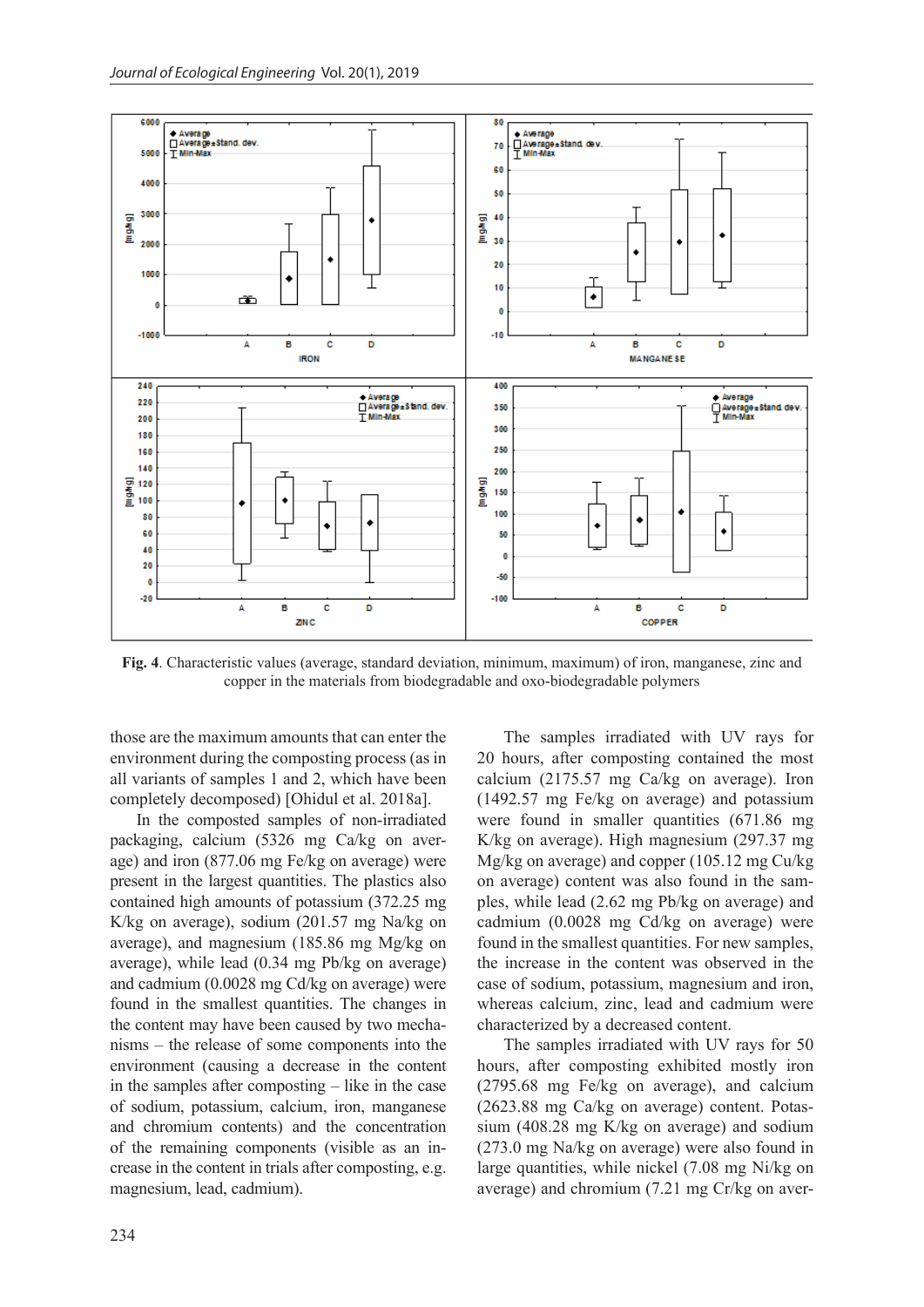

**Fig. 5**. Characteristic values (average, standard deviation, minimum, maximum) of chromium, lead, nickel and cadmium in the materials from biodegradable and oxo-biodegradable polymers

age) were found in the least amount. The presence of lead and cadmium was not detected in any of the samples. Compared to new samples, the contents of iron, potassium, sodium, manganese and nickel increased after composting, while the content of calcium, zinc, copper, chromium and nickel decreased.

The conducted research on the content of selected metals in the samples of materials from biodegradable and oxo-biodegradable polymers indicated a large variation in the obtained results. The macronutrients such as: calcium, iron, magnesium, sodium, and potassium were found in the largest amounts. Although these are the elements naturally present in the environment in large quantities, supplying them to the soil together with compost from waste can lead to exceeding safe levels for the environment (e.g., in the case of trial No. 3). An example may be magnesium, the excess of which may limit the uptake of other elements, e.g., potassium. However, the excess of calcium may be manifested by the dying of plants and the higher pH disturbs the water and other components [Jaishankar et al. 2014, Warne 2014].

The analysis of the heavy metals content (zinc, copper, chromium, lead, nickel, and cadmium) indicated their presence in all tested plastic samples. Most of these pollutants were in samples no. 6, 8, 9, and 10, although trial no. 6 was described by the manufacturer as made at least 85% from natural raw materials, and trials 8, 9, and 10 are oxo-biodegradable. The source of metals in the studied materials could be used for the production of additives, such as dyes, fillers, antioxidants, stabilizers or softeners. In the tested samples of oxobiodegradable and biodegradable plastics, the content of chromium and manganese was higher than that of traditional plastics (PE, HDPE, LDPE, PVC). The contents of lead, zinc and copper were similar. The cadmium contents in the tested materials were significantly lower [Ohidul et al. 2018b]. Taking into account the fact that heavy metals are able to accumulate in the environment, supplying them with compost made from waste can lead to contamination of the soil on which the compost will be used. Even if the content of heavy metals in the studied materials were not too high, the spread of their use for biowaste collection resulting in an increased share in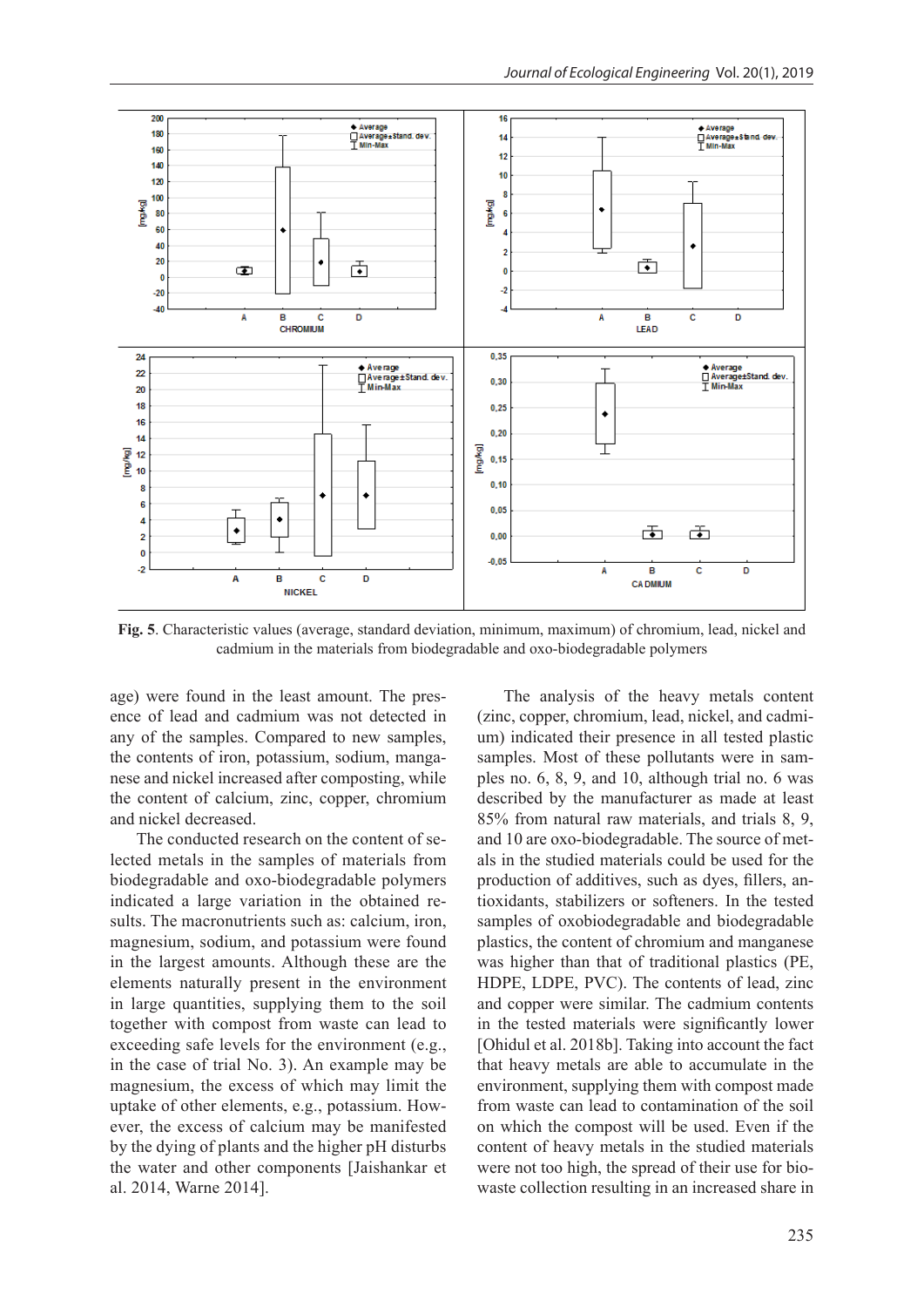the composted mass, may lead to a deterioration of the quality of the soil or water environment.

## **CONCLUSIONS**

- 1. Biodegradable and oxo-biodegradable sacks (or shopping bags) are readily used by consumers to collect waste for composting. However, the additives used for their production (dyes, fillers, antioxidants, stabilisers, softeners), contain heavy metals compounds (zinc, cadmium, lead, nickel, copper, chromium, cobalt, iron, manganese), which can infiltrate into the environment during biodegradation.
- 2. The research results presented in the work indicated that many sacks (bags) made of biodegradable and oxo-biodegradable plastics were not degraded in conditions of industrial composting. Only two of the ten analysed samples were completely degraded during composting. The third was clearly fragmented. Among those remaining, some indicated slight changes in colour or structure, but there were also the samples which did not differ significantly after composting from the new ones.
- 3. The results of the analysis of the content of selected metals (sodium, potassium, calcium, magnesium, iron, manganese, zinc, copper, chromium, lead, nickel and cadmium) showed wide variation, both in new plastics and after their composting. Changes in the content may have been caused by two mechanisms – the release of some components into the environment (causing a decrease in the content in the samples after composting) and the concentration of the remaining components (visible as an increase in the content in trials after composting).
- 4. The conducted analyses also showed the varied nature of changes in the composition of plastics, depending on the UV irradiation conducted. Some of the metals tested (chromium, lead, nickel) occurred in smaller quantities in the samples subjected to irradiation in the long term. This was particularly evident in the case of cadmium and lead, which were not found in the majority of the analysed samples (4–10) exposed to UV radiation over a period of 50 hours.
- 5. The research results presented in the paper indicated that the biodegradable and oxo-biodegradable plastic waste can be a source of pollution, released into the environment. Due to

the varied nature of the changes identified, it is advisable to continue the research, which will enable to determine the desired method of their recovery or disposal.

### **Acknowledgements**

The research was carried out as part of a targeted subsidy for research and development of young scientists and PhD students at the Faculty of Environmental Engineering and Geodesy of the Wrocław University of Environmental and Life Sciences – contract no. B030/0101/17.

## **REFERENCES**

- 1. Act of 13 June 2013 on the management of packaging and packaging waste. (the unified text) Journal of Laws 2018, item 150 [in Polish].
- 2. Adamcová D., Vaverková M. 2014. Biodegradation of Degradable/Biodegradable Plastic Material in Controlled Composting Environment. Polish Journal of Environmental Studies, 23(5), 1465–1474.
- 3. Álvarez-Chávez C.R., Edwards S., Moure-Eraso R., Geiser K. 2012. Sustainability of bio-based plastics: general comparative analysis and recommendations for improvement. Journal of Cleaner Production, 23, 47–56.
- 4. Bahramian B., Fathi A., Dehghani F. 2016. A renewable and compostable polymer for reducing consumption of non-degradable plastics. Polymer Degradation and Stability, 133, 174–181.
- 5. Baranowska I. (ed.) 2015. Handbook of trace analysis. Fundamentals and applications. Springer Cham Heidelberg New York Dordrecht London.
- 6. biodeg.org (13.02.2018)
- 7. Bunsell A. R. (ed.) 2009. Handbook of Tensile Properties of Textile and Technical Fibres. Woodhead Publishing Limited, Abington Hall.
- 8. Corti A., Muniyasamy S., Vitali M., Imam S. H., Chiellini E. 2010. Oxidation and biodegradation of polyethylene films containing pro-oxidant additives: Synergistic effects of sunlight exposure, thermal aging and fungal biodegradation. Polymer Degradation and Stability, 95(6), 1106–1114.
- 9. EN 13432:2000 Packaging Requirements for packaging recoverable through composting and biodegradation – Test scheme and evaluation criteria for the final acceptance of packaging.
- 10. epi-global.com/en/about-tdpa.php (13.02.2018)
- 11. Hahladakis J.N., Velis C.A., Weber R., Iacovidou E., Purnell P. 2018. Journal of Hazardous Materials, 344, 179–199.